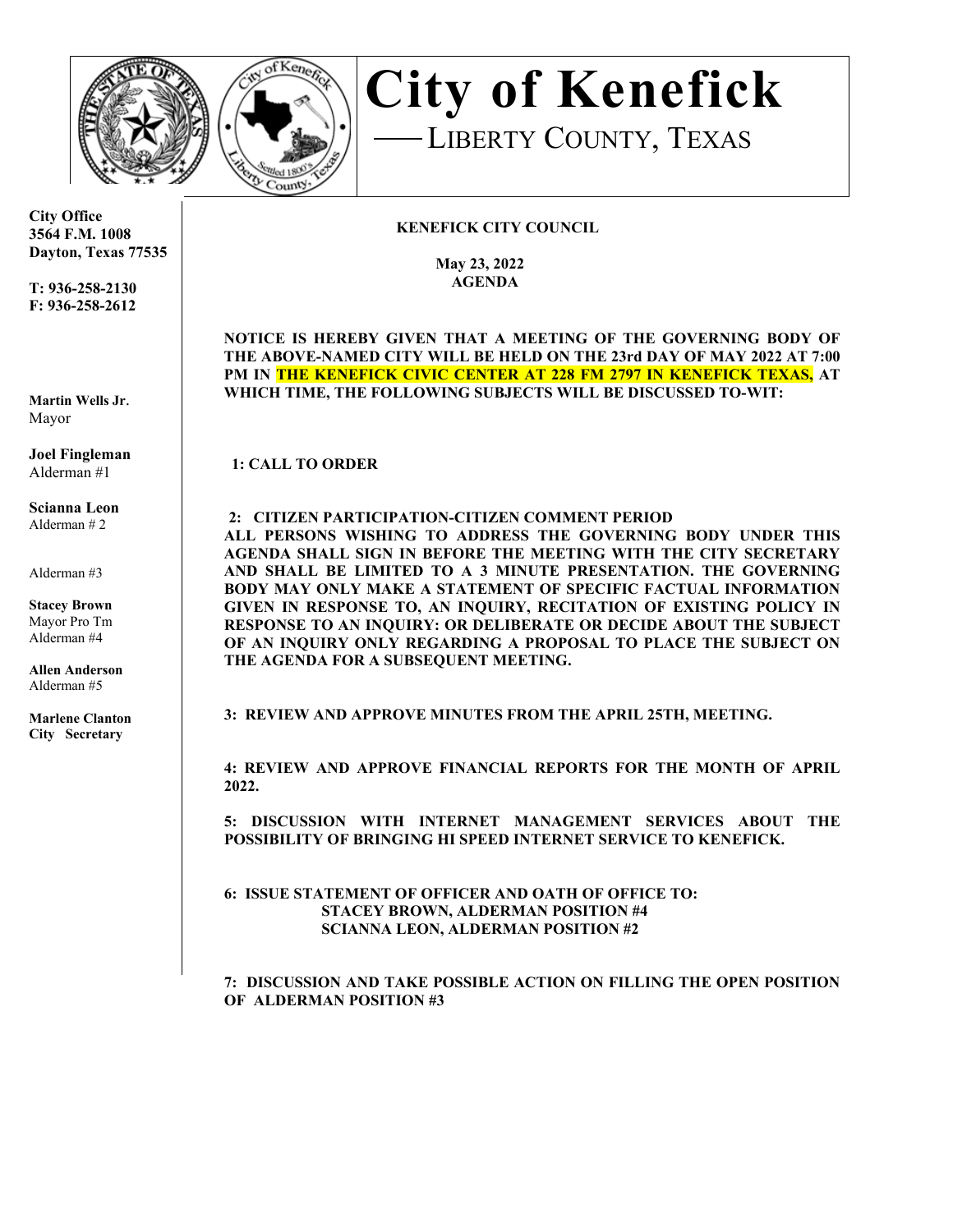**8: REVIEW, DISCUSS AND TAKE ACTION ON CITY FEES AND FINES.**

 **9: DISCUSS, CONSIDER AND TAKE ACTION TO ENFORCE MOBILE HOME AND MANUFACTURED HOME SKIRTING ORDINANCE.** 

 **10: DISCUSS, CONSIDER AND TAKE ACTION ON REPAIRS TO CITY HALL.**

 **11: DISCUSS, CONSIDER AND TAKE ACTION ON MOVING CITY HALL TO THE COMMUNITY BUILDING OR TO CONTINUE ALLOWING MARLENE TO WORK FROM HOME.**

 **12: DISCUSS, CONSIDER AND TAKE ACTION ON RESOLUTION #38 SIGNATORY DESIGNATION RESOLUTION FORM A201 FOR TEXAS COMMUNITY DEVELOPMENT GRANT.** 

 **13: DISCUSS, CONSIDER AND TAKE ACTION ON FORM A1013 CITIZEN PARTICIPATION PLAN AND GRIEVANCE PROCEDURES FOR TEXAS COMMUNITY DEVELOPMENT GRANT.**

 **14: DISCUSS, CONSIDER AND TAKE ACTION ON FORM A1003 EXCESSIVE FORCE POLICY FOR TEXAS COMMUNITY DEVELOPMENT GRANT.**

 **15: DISCUSS, CONSIDER AND TAKE ACTION ON SECTION 504, FORM A1004 POLICY AND GRIEVANCE PROCEDURES FOR TEXAS COMMUNITY DEVELOPMENT GRANT.**

 **16: DISCUSS, CONSIDER AND TAKE ACTION ON FORM A1002 CODE OF CONDUCT POLICY AND FAIR HOUSING POLICY, EXHIBIT 1015 FOR TEXAS COMMUNITY DEVELOPMENT GRANT.**

 **ADJOURN:**